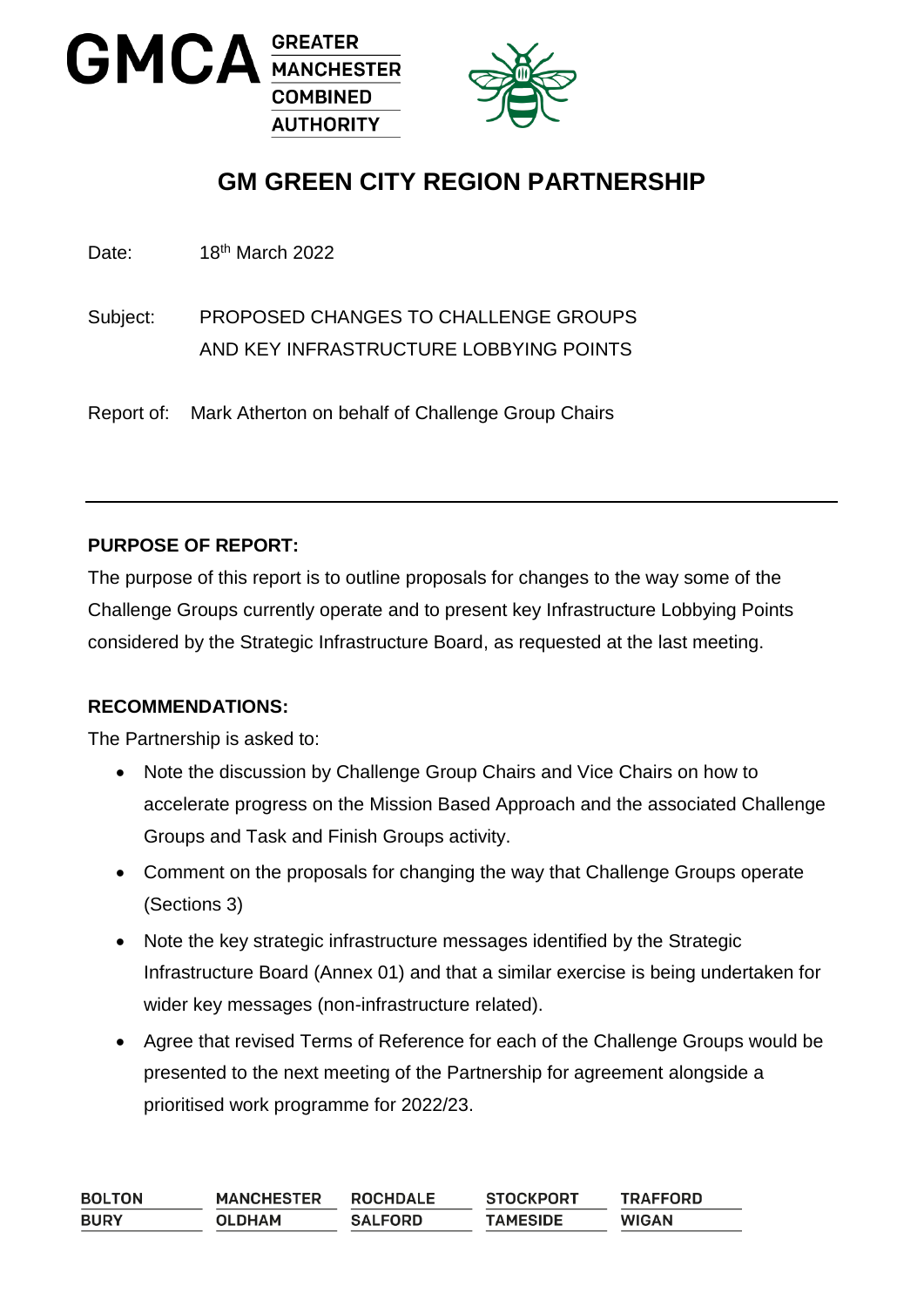## **CONTACT OFFICERS:**

Mark Atherton: [mark.atherton@greatermanchester-ca.gov.uk](mailto:mark.atherton@greatermanchester-ca.gov.uk)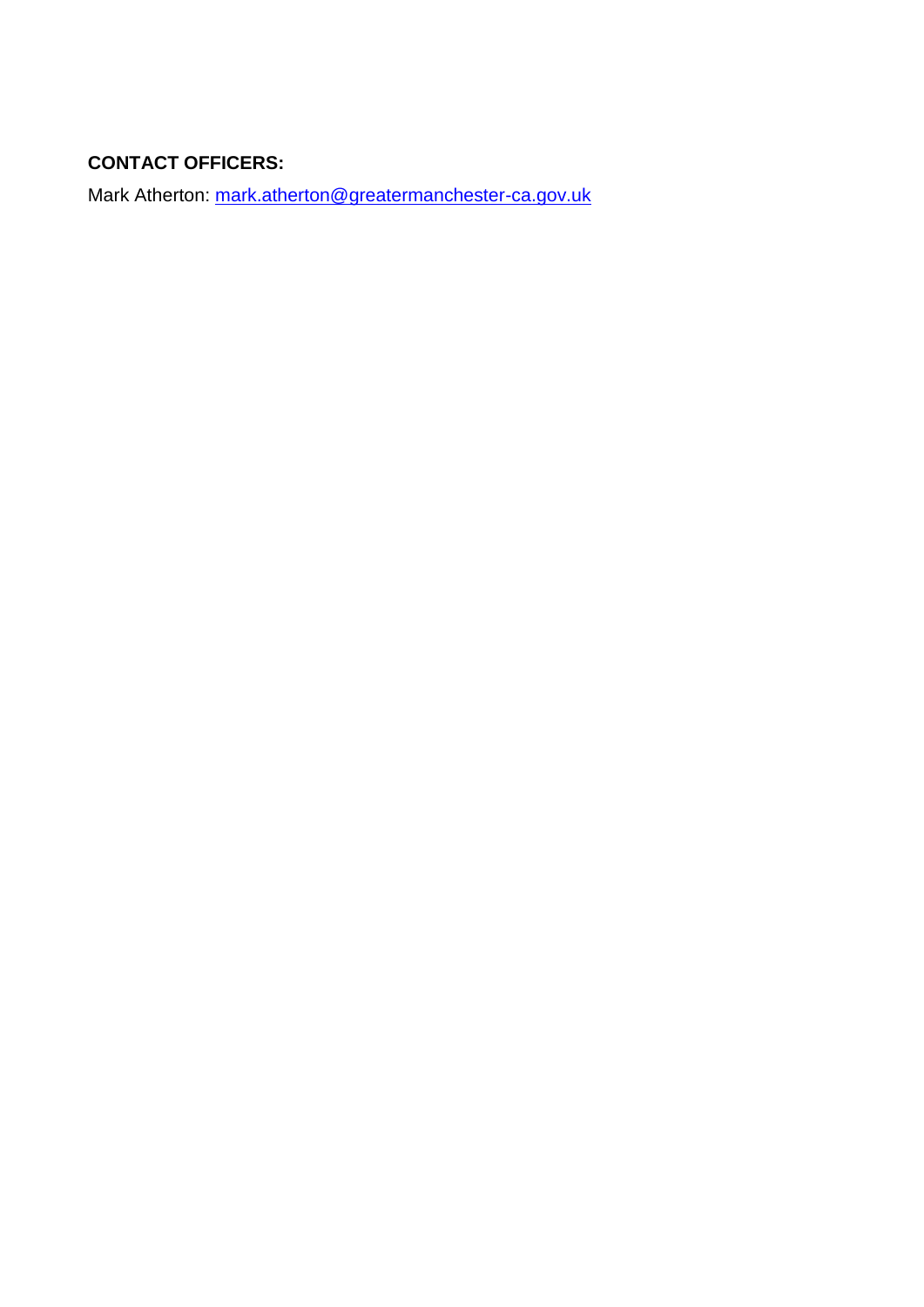#### **1.0 BACKGROUND**

1.1 In response to the discussion at the last Partnership meeting on Performance reporting, recognizing that a greater scale of activity would be required to meet the GM 5 Year Environment Plan targets, the Challenge Group Chairs and Vice Chairs have met twice to consider what further measures could be considered.

## **2.0 DISCUSSION**

- 2.1 The Chairs & Vice Chairs received a presentation on progress to date and the provisional GMCA work programme for 2022/23. There was recognition that a lot of excellent work was underway and more planned, however the scale of activity was still insufficient to meet 5 Year Environment Plan goals and create market change.
- 2.2 The Group agreed that it would be helpful to identify future 5YEP activities within the scope of:
	- **Policy Push** creating a supportive policy framework to incentivise change and embedding these across organisations
	- **Demand Pull** communications and awareness raising to create consumer demand for change
	- **Enabling Actions** making it easy for consumers to change activity/behaviour

and spend sufficient time at each Partnership meeting discussing these.

- 2.3 Chairs needed to feel more empowered to make change happen, subject to decisions which would require political or financial approval. Increased political capital was also required to accelerate and scale up.
- 2.4 It was recognized that most Challenge Groups have performed well over the last two years but some were beginning to plateau and are in need of reinvigoration (new blood and ideas). Challenge Groups are well attended (30-40 organisations at each meeting) but the delivery activity was falling on a much smaller number.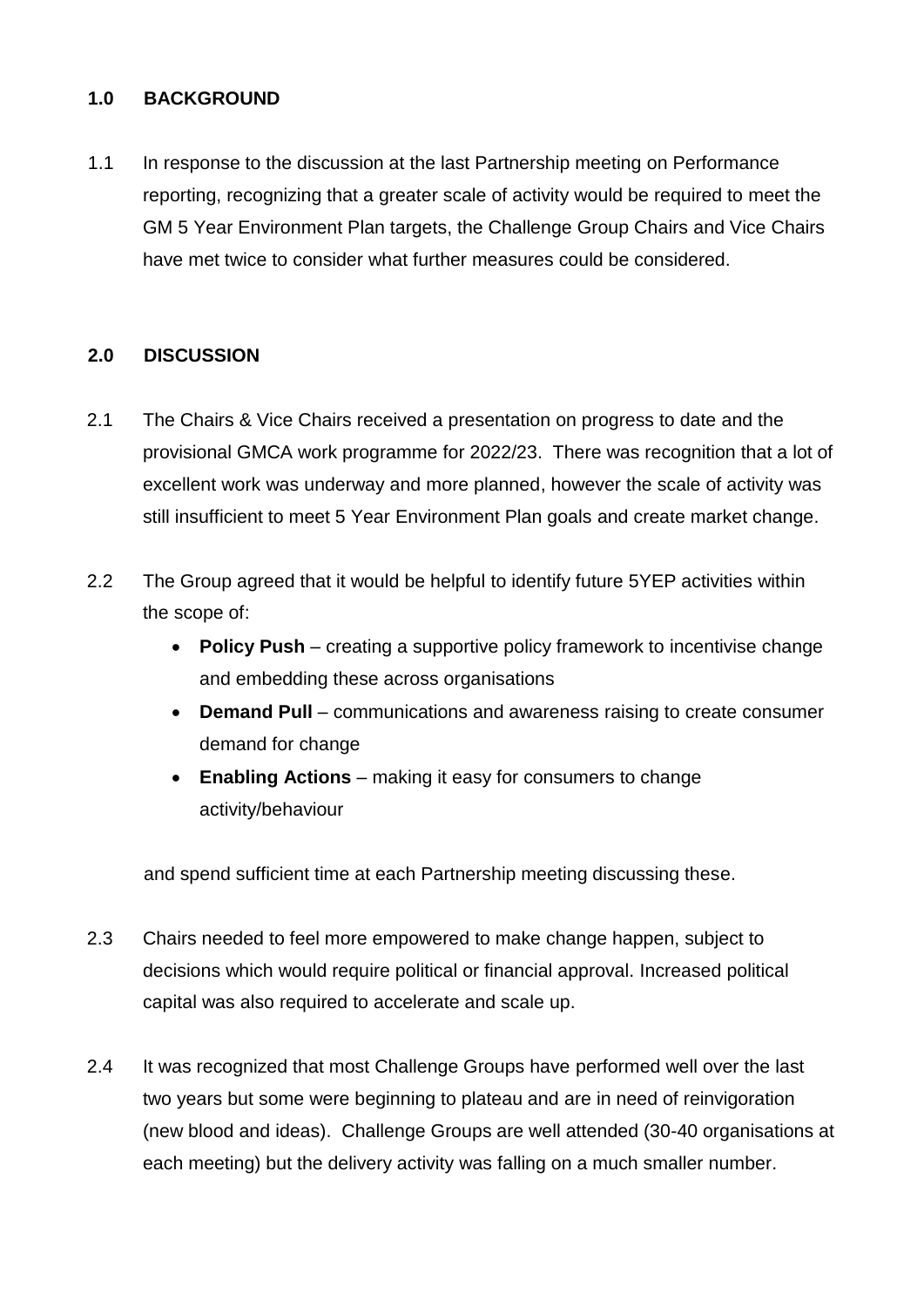2.5 There needs to be a common narrative on what needs to change that the Partnership can push to enable change to happen quicker.

## **3.0 PROPOSALS**

- 3.1 To increase the outputs and outcomes from the Challenge Groups, the Chairs/Vice Chairs have suggested that:
	- 3.1.1 Chairs and Vice Chairs should meet two weeks before each Partnership meeting to review progress, assess current barriers and report these to the Partnership meeting.
	- 3.1.2 Create sufficient time at future Partnership meetings to discuss the barriers and potential solutions to accelerate action
	- 3.1.3 To review membership of the Challenge Groups, maintain Challenge Group meetings, but on a quarterly basis, for a wide audience. Hone down the Task and Finish Groups to just the `doers' and seek other members to support delivery of defined actions.
	- 3.1.4 Need to develop a common narrative that the Partnership could sign up to and the Chairs/Vice Chairs could use to stimulate change

## **4.0 KEY INFRASTRUCTURE LOBBYING POINTS**

- 4.1 As an example of `Policy Push', the GM Strategic Infrastructure Board has agreed a set of Key Infrastructure Lobby Points (See Annex 01).
- 4.2 A separate piece of work has been conducted to look at key barriers to progress (wider than Infrastructure) and potential `Asks' by GMCA officers. A draft of this work has been circulated to Chairs and Vice Chairs for comment. Once complete, this work can be presented to the Partnership as well as GMCA Leaders/CEX.

## **5.0 RECOMMENDATIONS**

The Partnership is asked to: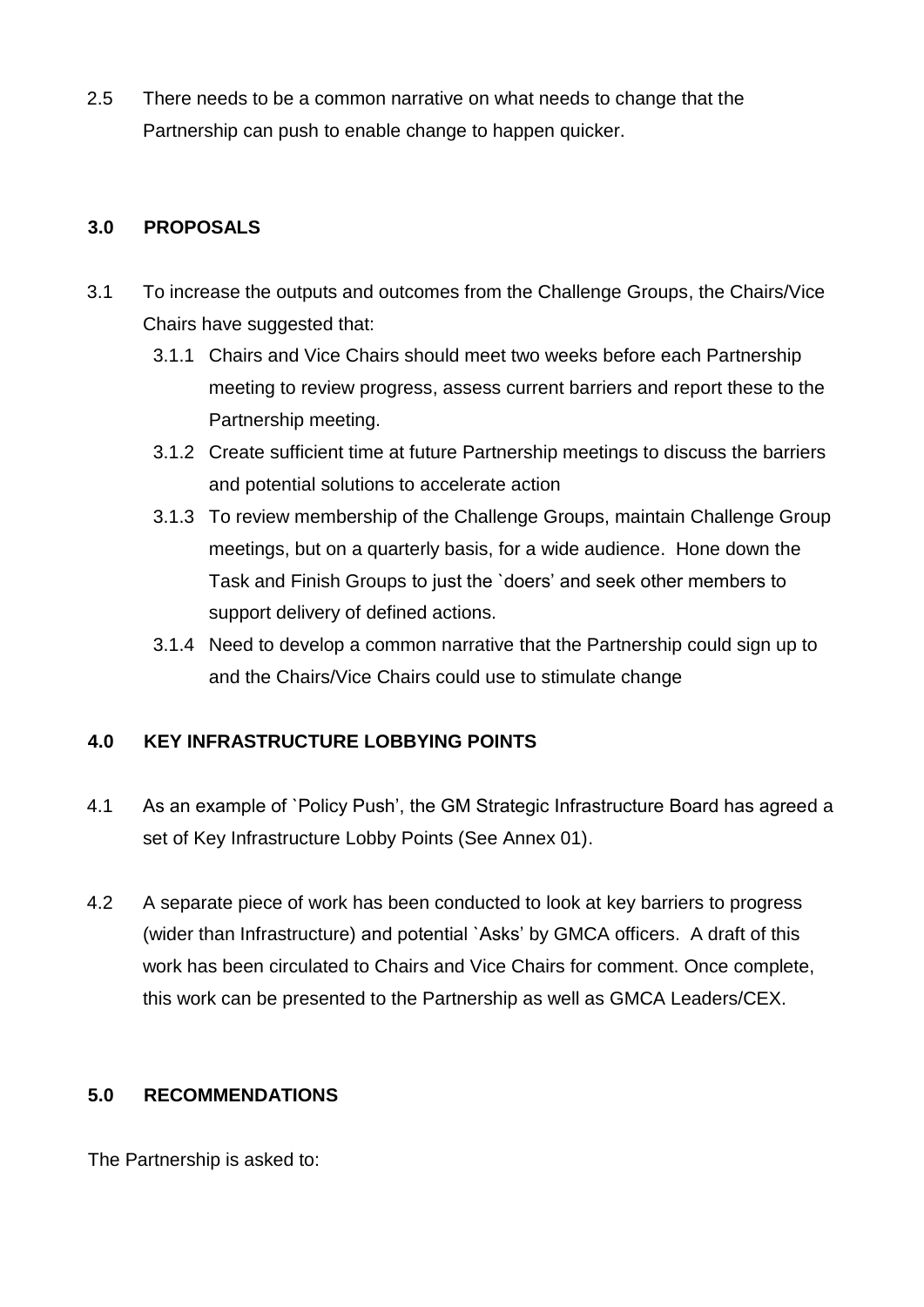- Note the discussion by Challenge Group Chairs and Vice Chairs on how to accelerate progress on the Mission Based Approach and the associated Challenge Groups and Task and Finish Groups activity.
- Comment on the proposals for changing the way that Challenge Groups operate (Sections 3)
- Note the key strategic infrastructure messages identified by the Strategic Infrastructure Board (Annex 01) and that a similar exercise is being undertaken for wider key messages (non-infrastructure related).
- Agree that revised Terms of Reference for each of the Challenge Groups would be presented to the next meeting of the Partnership for agreement alongside a prioritised work programme for 2022/23.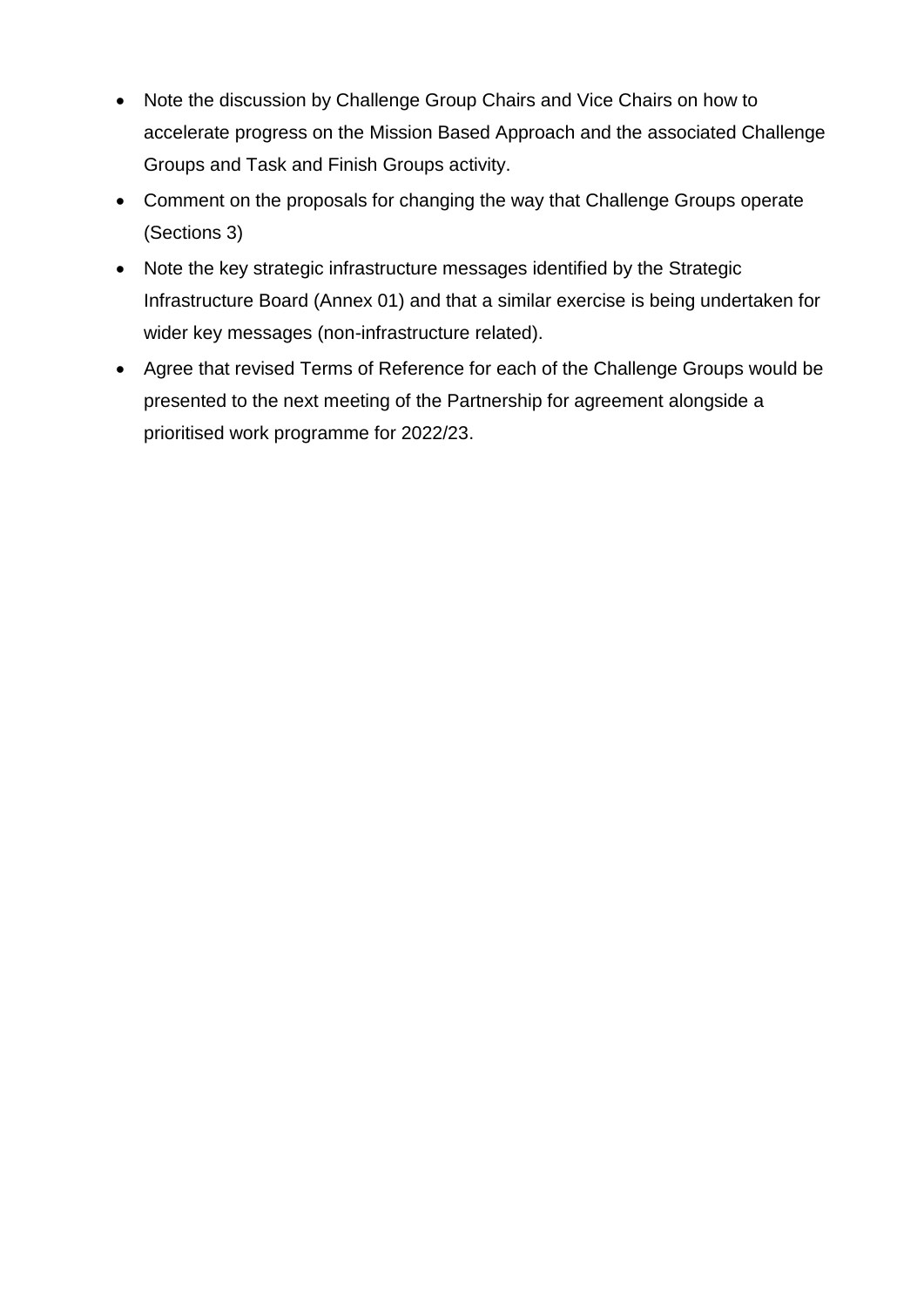## **ANNEX 01 - GREATER MANCHESTER STRATEGIC INFRASTRUCTURE BOARD – STRATEGIC INFASTRUCTURE MESSAGES TO CONVEY TO GOVERNMENT AND REGULATORS**

#### **Infrastructure investment**

1. The Government should give local areas greater control over funding and decision making on infrastructure investment to support net zero and levelling up.

#### **The role of hydrogen**

- 2. Government to confirm that there is no place for fossil fueled boilers for space and water heading from 2025 as this undermines net zero carbon buildings by 2028.
- 3. Confirm the UK policy position to support hydrogen use for HGVs (and other industrial heat applications) before 2026.

#### **Buildings**

- 4. Set a pathway to future building standards that supports Greater Manchester's aspirations for net zero carbon (new buildings) by 2028.
- 5. Provide non-competitive, long-term funding for whole-house retrofit works, to avoid the current piecemeal approach which is less effective and more costly.
- 6. Create a Heat Pump Sector Deal (cf Offshore Wind Deal) located in GM (hub and spoke across North of England).
- 7. DLUHC programmes for affordable housing (managed by Homes England) grant funding should include support for net zero social housing.

#### **Renewable energy generation**

8. Socialisation of connection costs for low carbon technologies (LCTs) - The current energy taxation policy principally born by electricity is regressive and the approach recommended by the Climate Change Committee of paying for the net zero transition, through existing taxation, is the fairest way.

#### **Resilience and environmental Outcomes**

9. To change weighting criteria in other departmental spend to include resilience